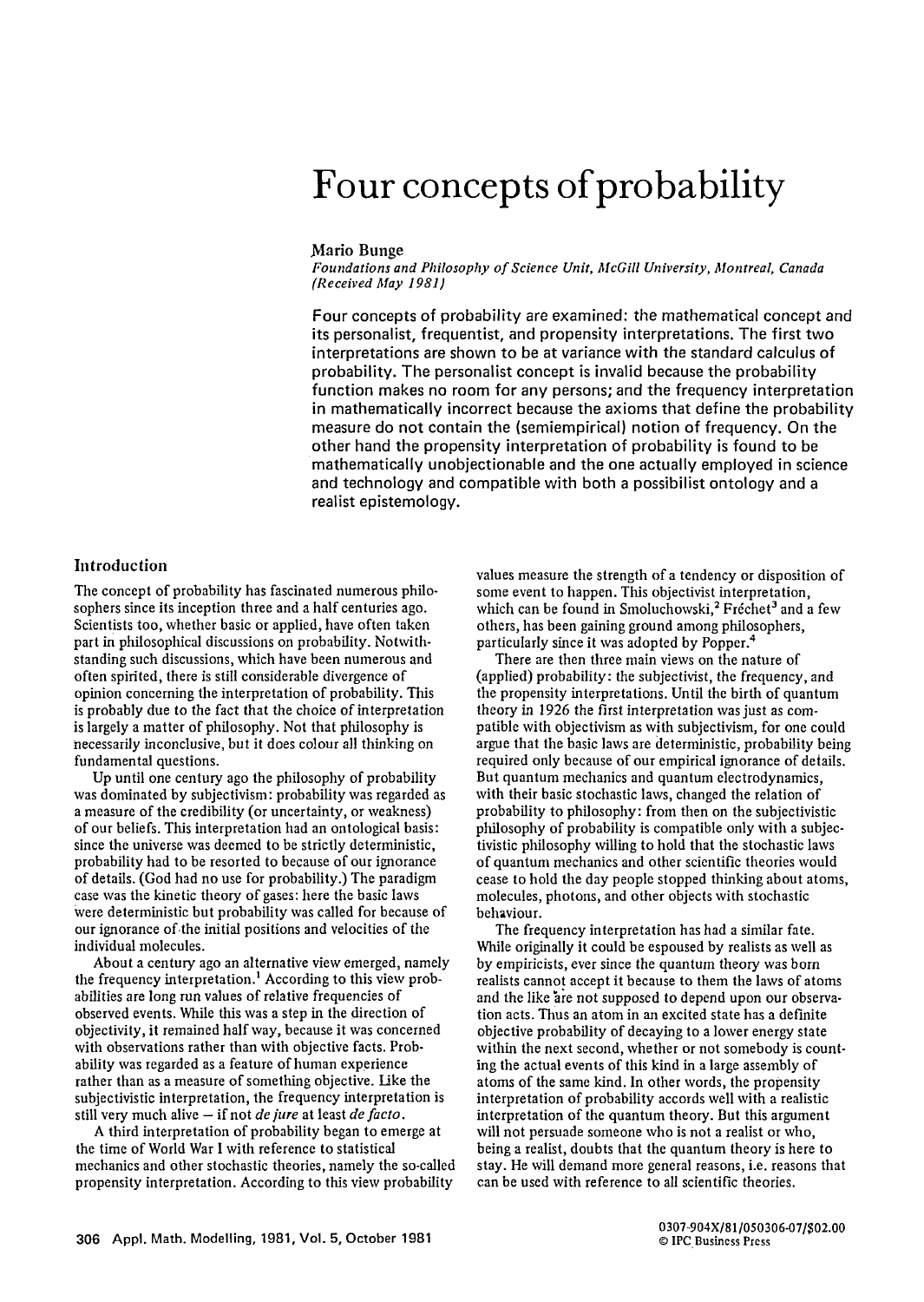The purpose of the present paper is to supply such reasons: to show that the subjectivistic and the frequency interpretations are untenable, whereas the propensity interpretation accords well with both the mathematical theory of probability and the stochastic theories of contemporary science. To this end it will prove convenient to start by giving a brief characterization of the theory whose interpretations are at stake, namely the probability calculus.

### The abstract concept

Up until four decades ago there was some confusion in the foundations of probability. The confusion consisted in a lack of distinction between the mathematical theory of probability and its various interpretations and applications. So much so that the theory was often presented as if it dealt with physical events. That stage was overcome by Kolmogoroff's work.<sup>5</sup> This work made it clear that the probability calculus is a branch of pure mathematics this being why it can be applied in so many different fields of research. Let us give a quick review of the gist of Kolmogoroff's axiom system in its elementary version. (There are of course alternative formulations, in particular Renyi's, but one is enough for our purposes.)

The calculus of probability-presupposes ordinary logic (the predicate calculus with identity), elementary set theory, ring theory (a branch of abstract algebra), real analysis, and measure theory. But the foundations of probability theory can be understood without the help of any sophisticated mathematics. Indeed the theory has just two basic (or primitive or defining) concepts with a simple mathematical structure. These are the notions of an event (understood in a technical sense) and of probability measure, which occur in statements of the form 'The probability of event  $x$ equals  $y'$ . In principle any set qualifies as an 'event', and the probability of such an 'event' is a real number assigned to it by the probability function.

More precisely, the probability function  $Pr$  is defined on a family  $F$  of sets such that the union and the intersection of any two members of F be in F, and also that F be closed under complementation. In sum, F must be a  $\sigma$  algebra, in the sense that its members obey the laws of the algebra of sets extended to countably infinite unions. This algebraic structure is not arbitrary but is demanded by the applications of the calculus. Thus given the probabilities of the events  $x$  and  $y$ , we must be able to compute the probabilities of the complex events 'x and  $y'$ , 'x or  $y'$ , and 'not x', and even the probability of an infinite disjunction of events. (Note that in the applications we have to do with events proper, not just with abstract sets. But note also that, since real events cannot be negative or disjunctive, the calculus of probability applies to possibilities not actualities.) As soon as any of the events referred to by the expression 'x or  $y$ ' is actualized, the expression 'the probability of  $x$  or  $y$  becomes pointless. See Bunge.<sup>6</sup>

We are now ready for a formal definition of the probability concept, namely thus. Let  $F$  be a  $\sigma$  algebra on a nonempty set *S*, and  $Pr: F \rightarrow [0, 1]$  a real-valued bounded function on F. Then Pr is a probability measure on F if and only if it satisfies the following conditions:

(i) for any countably infinite collection of pairwise disjoint sets in  $F$ , the probability of their union equals the sum of their individual probabilities. (In particular, if  $x$  and  $y$  are in F, and  $x \cap y = \emptyset$ , then  $Pr(x \cup y) = Pr(x) + Pr(y)$ .);  $(ii) Pr(S) = 1.$ 

Note that the theory based on these sole assumptions is semiabstract insofar as it does not specify the nature of the elements of the basic set S nor, *a fortiori,* those of the probability space  $F$ . On the other hand the range of  $Pr$  is fully interpreted: it is not an abstract set but the unit interval of the real line. Hence the semi. Were it not for the semantic indeterminacy of the domain  $F$  of the probability function, the calculus could not be applied everywhere, from physics and chemistry to biology and sociology. As long as the probability space  $F$  is not specified, i.e. as long as no model is constructed, probability has nothing to do with possibility, propensity, randomness, or uncertainty.

An application of any abstract or semiabstract theory to some domain of reality consists in enriching the theory with two different items:  $(a)$  a model or sketch of the object or domain of facts to which the theory is to be applied, and  $(b)$  an interpretation of the basic concepts of the theory in terms of the objects to which it is to be applied. Shorter: a factual scientific concept  $f$  is a mathematical concept  $m$  together with an interpretation  $I$  that assigns m a set of facts; i.e.  $f = \langle m, I \rangle$ . (For details see Bunge. $^7$ )

In particular, an application of probability theory consists in joining the above definition of probability measure (or some of its consequences) with  $(a)$  a stochastic model  $$ e.g. a coin flipping model or an urn model or what have you, and (b) a set of interpretation (or correspondence or semantic) assumptions sketching the specific meanings to be attached to a point x in the probability space  $F$ , as well as to its measure  $Pr(x)$ . As long as these additional assumptions are not introduced, the probability theory is indistinguishable from measure theory, which is a chapter of pure mathematics: only those specifics turn the semiabstract theory into an application of probability theory or part of it.

In other words, the general and semiabstract concept *Pr*  of probability measure is defined (via a set of axions) in pure mathematics. Each factual interpretation  $I_i$  of the domain F of Pr, as well as of the values  $Pr(x)$  of the probability measure (for x in  $F$ ), yields a factual probability concept  $f_i = \langle F, Pr, I_i \rangle$ , where *i* is a natural number. These various factual probability concepts belong to factual science, not to pure mathematics: they are the probabilities of atomic collisions, of nuclear fissions, of genic mutations, of survival up to a certain age, of learning a certain item on first presentation, of moving from one social group to another, and so on and so forth.

What the various specific (or interpreted) probability concepts have in common is clear, namely the mathematical concept of probability  $Pr$ . This shows that the attempts of the subjectivists and of the empiricists to define the general concept of probability either in psychological terms (degrees of belief) or in empirical terms (frequencies of observations) were bound tq fail: maximal generality requires deinterpretation, i.e. abstraction or semiabstraction. (For the notions of interpretation and of numerical degree of abstraction see  $Bunge.^7$ 

We can now approach the problem of weighing the claims of the three main doctrines on the nature of (applied) probability.

### Probability as credibility

The subjectivistic (personalist, Bayesian) interpretation of probability construes every probability value  $Pr(x)$  as a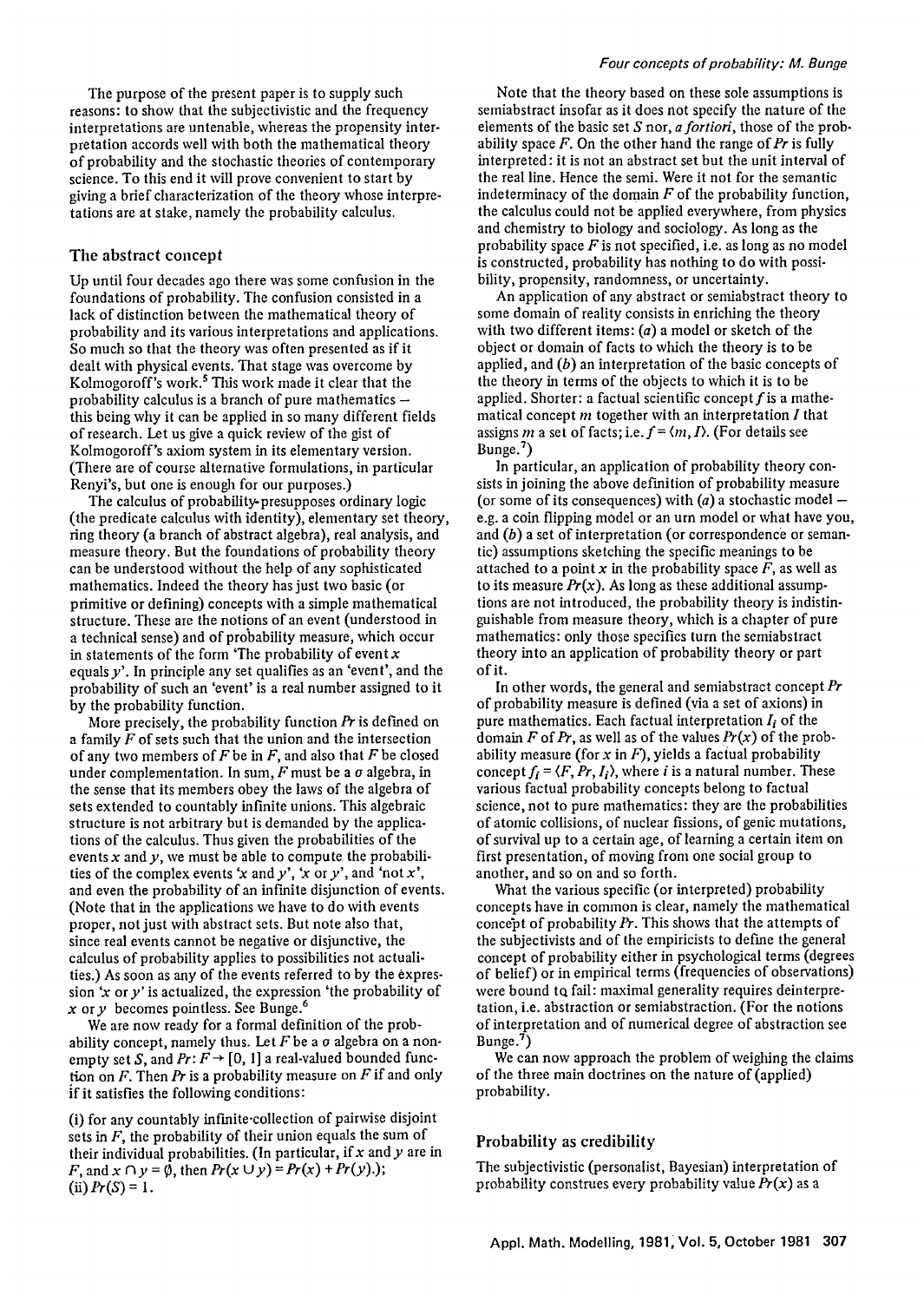#### *Four concepts of probability: M. Bunge*

measure of the strength of someone's belief in  $x$ , or as the accuracy of his information about x (de Finetti,<sup>8</sup> Jeffreys,<sup>9</sup> Savage<sup>10</sup>). There are a number of objections to this view.

The first objection, of a logical nature, was raised towards the end of the last section, namely that one does not succeed in constructing a general concept by restricting oneself to a specific interpretation. However, a personalist might concede this point, grant that the general concept of probability belongs in pure mathematics, and claim just that the subjectivist interpretation is the only applicable, or useful, or clear one. However, this strategy will not save him, for he still has to face the following objections.

The second objection, of a mathematical nature, is that the expression  $\mathcal{P}_r(x) = y'$  makes no room for a subject u and the circumstances v under which u estimates his degree of belief in x, under  $v$ , as  $y$ . In other words, the elementary statements of probability theory are of the form ' $Pr(x) = y'$ , not ' $Pr(x, u, v) = y$ '. And such additional variables are of course necessary to account for the fact that different subjects assign different credibilities to one and the same item, as well as for the fact that one and the same subject changes his beliefs not just in the light of fresh information but also as a result of sheer changes of mood. In sum, the subjectivist or personalist interpretation of probability is adventitious, i.e. compatible with the mathematical structure of the probability concept.

Even if the former objection is waived aside as a mere technicality  $-$  which it is not  $-$  a third objection is in order, namely this. It has never been proved in the psychological laboratory that our beliefs are so rational that in fact they satisfy all of the axioms and theorems of probability theory. On the contrary, there is experimental evidence pointing against this thesis. For example, most of us experience no difficulty in holding pairs of beliefs that, on closer inspection, turn out to be mutually incompatible. Of course the subjectivist could circumvent this objection by claiming that the 'calculus of beliefs' is a normative theory not a descriptive one. He may indeed hold that the theory defines 'rational belief', so that anyone whose behaviour does not conform to the theory departs from rationality instead of refuting the theory. In short he may wish to claim that the theory of probability is the theory of rationality  $-$  a philosophical theory rather than a psychological one. This move will save the theory from refutation but it will also deprive it of confirmation.

A fourth objection is as follows. A belief may be construed either as a state of mind (or a brain state) or as a proposition (or statement). If the former then the probability  $Pr(x)$  of belief x can be interpreted as a measure of the objective strength of the propensity or tendency for  $x$ to occur in the given person's mind (or brain). But this would of course be just an instance of the objectivist interpretation and would be totally alien to the problem of the likelihood of  $x$  or even the strength of a subject's belief in the truth of  $x$ . On the alternative construal of beliefs as statements  $-$  which is the usual strategy of the Bayesians  $$ we are faced with the problem of formulating rules for assigning them probabilities. So far as I know there are no such (nonconventional) rules for allotting probabilities to propositions. In particular, nobody seems to have been able to assign probabilities to scientific hypotheses  $-$  except of course arbitrarily. Surely the subjectivist is not worried by this objection: his whole point is that prior probabilities must be guesstimated by the subject, there being no objective tests, whether conceptual or empirical, to estimate the

accuracy of his estimates. But this is just a roundabout way of saying that personalist probability is just a flight of fancy that must not be judged by the objective standards of science.

Our fifth objection is but an answer to the claim that probability values must always be assigned on purely subjective 'grounds', i.e. on no grounds whatever. If probability assignments were necessarily arbitrary then it would be impossible to account for the scientific practices of (a), setting up stochastic models of systems and processes and (b), checking the corresponding probability assignments with the help of observation, measurement, or theory. For example, genetic theory assigns definite objective probabilities to certain genic mutations and recombinations, and experimental biology is in a position to test those theoretical values by contrasting them with observed frequencies. (On the other hand nobody knows how to estimate the probability of either data or hypotheses. We do not even know what it means to say that such and such a statement has been assigned this or that probability.) In sum, the subjectivist interpretation of probability-is at odds with the method of science: in science (a), states of things and changes of state, not propositions, are assigned probabilities, and (b), these assignments, far from being subjective, are controlled by observation, measurement or experiment, rather than being arbitrary.

Our sixth and last objection is also perhaps the most obvious of all: if probabilities are credibilities, how come that all the probabilities we meet in science, whether pure or applied, are probabilities of states of concrete things atoms, molecules, fields, organisms, populations, societies, or what  $not - or probabilities of events occurring in things$ of that kind, no matter what credence the personalist probabilist may assign either the facts or the theories about such facts? Moreover, many of the events in question, such as atomic collisions and radiative transitions, are improbable or rare, yet we cannot afford to dismiss them as being hardly credible.

The personalist might wish to rejoin that, as a matter of fact, we often do use probability as a measure of certainty or credibility, for example when we have precious little information and when we apply the Bayes-Laplace theorem to the hypothesis/data relation. However, both cases are easily accounted for within the objectivist interpretation, as will be shown presently.

### *Case 1: incomplete information concerning equiprobable events*

Suppose you have two keys, A and B, the first for your house and the second for your office. The probability that A will open the house door is 1, and the probability that it will open the office door is 0; similarly for key B. These are objective probabilities: they are physical properties of the four keylock couples in question. Suppose now that you are fumbling in the dark with the keys and that you have no tactual cues as to which is which. In this case the two keys are (empirically) equivalent before trying them. Whichever key you try, the probability of your choosing the right key for opening either door is  $1/2$ . This is again an objective property, but not one of the four key-lock pairs: it is an objective property of the four you-key-lock triples. Of course these probabilities are not the same as the previous ones: we have now taken a new domain of definition of the probability function. And surely the new probability values might be different for a different person, e.g. one capable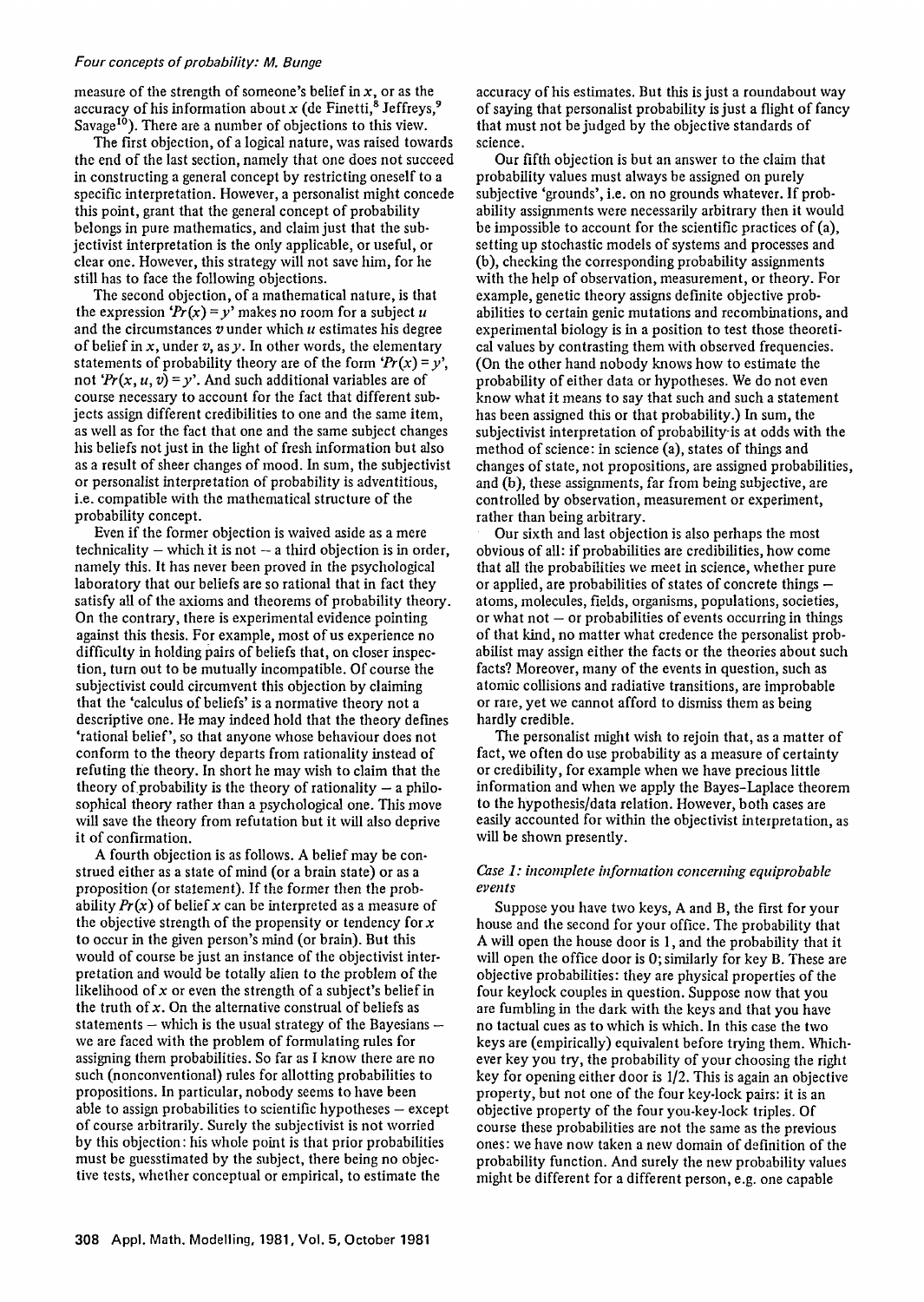of distinguishing the keys (always or with some probability) by some tactual cues. This relativity to the key user does not render probability subjective, any more than the relativity of motion to a reference frame renders motion subjective. Moreover, even when we assign equal probabilities to all the events of a class, for want of precise information about them, we are supposed to check this hypothesis and change it if it proves empirically false. In short, incomplete information is no excuse for subjectivism.

## *Case 2: inference with the help of the Bayes-Laplace theorem*

This is of course the stronghold of the personalist school. However, it is easily stormed. Firstly, recall that the Bayes-Laplace theorem is derivable from the mere definition of conditional probability without assuming any interpretation, whether personalist or objectivist. (Indeed, the defmition is:  $Pr(x|y) = Pr(x \cap y)/Pr(y)$ . Exchanging x and y, dividing the two formulae, and rearranging, we obtain the theorem:  $Pr(y|x) = Pr(x \cap y) \cdot Pr(y)/Pr(x)$ .) Secondly, since there are no rules for assigning probabilities to propositions (recall our fourth objection), it is wrong to set  $x =$  evidence statement (e), and  $y =$  hypothesis (h) in the above formula, and consequently to use it as a principle of (probabilistic or statistical) irfference. However, if we insist on setting  $x = e$  (evidence) and  $y = h$  (hypothesis), when we must adopt an indirect not a literal *interpretation:Pr(h)* is not the credibility of hypothesis  $h$  but the probability that the facts referred to by  $h$  occur just as predicted by  $h$ . *Pr(e)* is the probability of the observable events described by  $e; Pr(h|e)$  is the probability of the facts described by  $h$ , given  $-$  i.e. it being actually the case  $-$  that the events referred to by e occur; and  $Pr(e|h)$  is the probability of the event described by  $e$ , given that the facts referred to by  $h$ happen. This is the only legitimate interpretation of the Bayes-Laplace theorem because, as emphasized before, scientific theory and scientific experiment allow us to determine only the probabilities of (certain) facts, never the probabilities of propositions concerning facts. A byproduct of this analysis is that all the systems of inductive logic that use the Bayes-Laplace theorem interpreted in terms of hypotheses and data are wrong-headed.

In view of the objections raised against subjectivism, some of its proponents say now that it should not be construed as a theory of probability but as a normative theory of rational behaviour under risk, i.e. as decision theory (cf.  $Wald<sup>11</sup>$ ). (The assumption is that a rational agent chooses the course of action that is likely to maximize the product of the utility of an outcome by its subjective probability.) But this position is untenable. First decision theory uses probabilities and thus presupposes an independent theory of probability but is not sucha theory. Secondly, the probabilities occurring in decision theory are subjective, whereas a rational person is supposed to attempt to act always on objective probabilities  $-$  i.e. on probabilistic laws not on sheer guesses. (In real life, people who maximize their expected utilities using subjective probabilities are said to indulge in wishful thinking, not to engage in rational behaviour.)

The upshot of our analysis is that the personalist interpretation of probabilities is mistaken and irrelevant to science and technology.

### Probability as frequency

If we cannot use the subjectivist interpretation then we

must adopt an objectivist one. Now, many objectivists believe that the only viable alternative to the personalist interpretation is the frequency interpretation. The latter reduces to asserting that ' $Pr(x) = y'$  means that the relative long run frequency of event  $x$  equals number  $y$  or, rather, some rational number close to  $y$ <sup>1,11,12</sup>

A first objection that can be raised against the frequency interpretation of probability - and *a fortiori* against the identification of the two  $-$  is that they are different functions altogether. Indeed, whereas  $Pr$  is defined on a probability space  $F$  (as we saw in the section on the abstract concept), a frequency function  $f$  is defined, for every sampling procedure  $\pi$ , on the power set  $\mathscr{P}(F^*)$  of a finite subset  $F^*$  of F, namely the set of actually observed events. i.e.:

$$
Pr: F \to [0, 1] \quad \text{but} \quad f: \mathscr{P}(F^*) \times \Pi \to Q
$$

where  $\Pi$  is the set of sampling procedure (each characterized by a sample size and other statistical parameters) and  $Q$  is the set of proper fractions in [0, 1].

Our second objection follows from the former: a probability statement does not refer to the same things as the corresponding frequency statement. Indeed, whereas a probability statement concerns usually a single (though possible complex) fact, the corresponding frequency statement is about a set of facts and moreover as chosen in agreement with certain sampling procedures. (Indeed, it follows from our previous analysis of the frequency function that its values are  $f(x, \pi)$ , where x is a member of the family of sets  $\mathcal{P}(F^*)$  and  $\pi$  a member of II.) For example, one speaks of the frequency with which one's telephone is observed (e.g. heard) to ring per unit interval, thus referring to an entire set of events rather than to a single event, which is on the other hand the typical case of probability statements. Of course probabilities can only be computed or measured for event types (or categories of events), never for unique events such as my writing this article. But this does not prove that, when writing  $Pr(x) = y'$ , we are actually referring to a set  $x$  of events: though not unique,  $x$  is supposed to be a single event. In other words, where probability statements speak about single events, frequency statements speak about sets of observed (or at least observable) events. *And,* since they do not say the same, they cannot be regarded as identical.

To put the same objection in a slightly different way: The frequency interpretation of probability consists in mistaking percentages for probabilities. Indeed, from the fact that probabilities can sometimes be estimated by observing relative frequencies, the empiricist probabilist concludes that probabilities are identical with relative frequencies, which is like mistaking sneezes for colds. Worse: frequencies alone do not warrant inferences to probabilities: by itself a percentage is not an unambiguous indicator of randomness. A selection mechanism, whether natural or artificial, if random, authorizes the interpretation of a frequency as a measure of a probability. For example, if you are given the percentage of events of a kind, and are asked to choose blindfolded any of them, then you can assign a probability to your correctly choosing the item of interest out of a certain reference class. In short, the inference goes like this: percentage and random choice  $-\rightarrow$  probability. (The line is broken to suggest that this is not a rigorous, i.e. deductive inference, but just a plausible one.)

Surely not all frequencies are observed: sometimes they can be calculated, namely on the basis of definite stochastic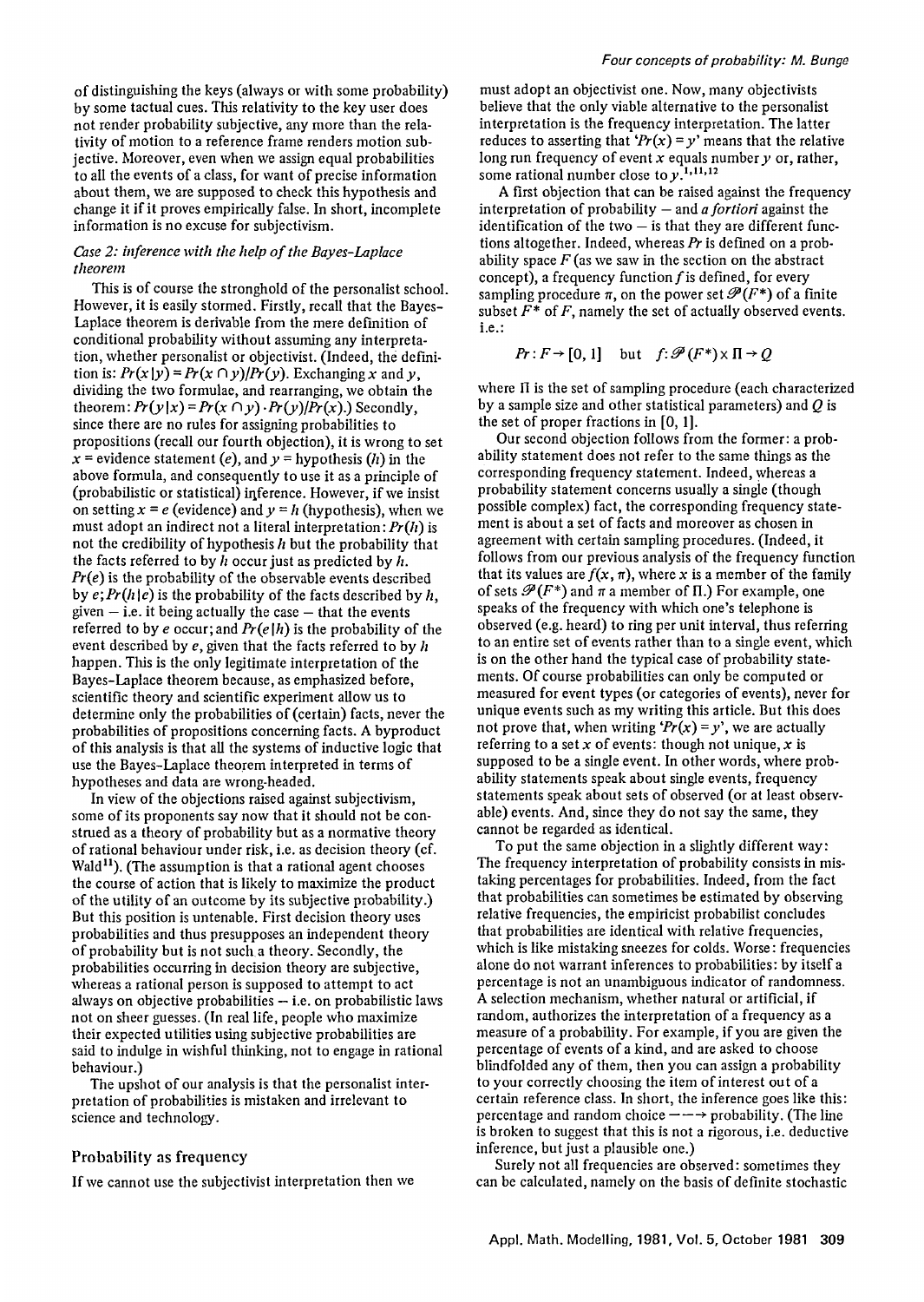#### *Four concepts of probability: M. Bunge*

models, such as the coin flipping model (or Bernoulli sequence). But in this case too the expected frequency differs from the corresponding probability. So much so that the difference is precisely the concern of the laws of large numbers of the probability theory. One such theorem states that, in a sequence of Bernoulli trials, such as coin flippings, the frequency  $f_n$  of successes or hits in the first n trials approaches the corresponding probability (which is constant, i.e. independent of the size  $n$  of the sample). Another theorem states that the probability that  $f_n$  deviates from the corresponding probability  $p$  by more than a preassigned number tends to zero as  $n$  goes to infinity. (Note that there are two probabilities and one frequency at stake in this theorem.) Obliterate the difference between probability and frequency, and the heart of the probability calculus vanishes. This then is our third objection to the frequency interpretation of probability, namely that it cannot cope with the laws of large numbers. For further technical objections see Ville. $^{12}$ 

Our fourth argument is of an ontological nature, namely this. While a frequency is the frequency of the actual occurrence of facts of a certain kind, a probability may (though it need not) measure the possibility of a fact, or rather the strength of such a possibility. Consequently identifying probabilities with frequencies (either by definition or by interpretation) implies (a), rejecting a real or physical possibility, thus forsaking an understanding of all the scientific theories which, like quantum mechanics and population genetics, take real possibility seriously, and (b), confusing a theoretical (mathematical) concept with an empirical one.

The correct procedure with regard to the probabilityfrequency pair is not to identify them either by way of def'mition or by way of interpretation, but to clarify their mutual relation as well as their relations to the categories of possibility and actuality. We submit that frequency estimates probability, which in turn measures or quantitates possibility of a kind, namely chance propensity (Bunge<sup>6</sup>). And, while probability concerns possibles, frequency concerns actuals and moreover, in the applications, it always concerns observed actuals.

In other words: there is no valid frequency interpreta. tion of probability; what we do have are statistical estimates of theoretical probability values. Moreover frequencies are not the sole estimators or indicators of probability. For instance, in atomic and molecular physics transition probabilities are often checked by measuring spectral line intensities or else scattering cross sections. And in statistical mechanics probabilities are estimated by calculating entropy values on the basis of either theoretical considerations (with the help of formulae such as Boltzmann's) or measurements of temperature and other thermodynamic properties. In short, probabilities are not frequencies and they are not interpretable as frequencies although they can often (by no means always) be estimated with the help of frequencies.

To be sure frequencies, when joined to plausible random mechanisms, supply a rough indication of probability values and serve to check probability calculations. Hence probabilities and frequencies, far from being unrelated, are in some sort of correspondence. Yet this correspondence is complex and is far from complete. In fact (a), an event may be possible and may even have been assigned a nonvanishing probability without ever having been observed to happen, hence without being assigned a frequency; (b), conversely, certain events can be observed to occur with a certain frequency without, however, being assigned a nonvanishing probability.

In sum, the frequency interpretation of probability is inadmissible for a number of technical and philosphical reasons. Let us therefore look for an interpretation of probability free from the fatal flaws of the frequency interpretation.

# Probability as propensity

Recall from the first section of the paper that the probability calculus has two specific undefined notions: those of probability space F and probability measure *Pr. And*  remember that a full interpretation of a mathematical formalism involves interpreting all of its primitives. Since  $F$  is not interpreted in the pure calculus of probability, and only the range of the probability measure  $Pr$  is interpreted (in mathematical terms, namely as the unit interval of the real line), that calculus is semi-interpreted or, equivalently, it is semiabstract.

A mathematical interpretation of the probability calculus, i.e. one remaining within the context of mathe. matics, consists in specifying the mathematical nature of the members of the domain  $F$  or  $Pr$ , e.g. as sets of points on a plane, or as sets of integers, or in any other way compatible with the algebraic structure of F. Such an interpretation of the probability space  $F$  would yield a full mathematical interpretation of the probability theory. (Likewise, interpreting the elements of a group as translations, or as rotations, yields a full mathematical interpretation of the abstract theory of groups.) Obviously, such a mathematical interpretation is insufficient for the applications of probability theory to science or technology. Here we need a factual interpretation of the calculus.

A factual interpretation of probability theory is obtained by assigning both F and every value  $Pr(x)$  of  $Pr$ , for x in F, factual meanings. One such possible interpretation consists in taking the basic set S, out of which  $F$  is manufactured, to be the state (or phase) space of a thing. In this way every element of the probability space  $F$  is a bunch of states, and *Pr(x)* becomes the strength of the propensity or tendency the thing has to dwell in the state or states x. Similarly, if x and  $y$  are states (or sets of states) of a thing, the conditional probability of y given x, i.e.  $Pr(y|x)$ , is interpreted as the strength of the propensity or tendency for the thing to go from state(s) x to state(s) y. This then is the propensity interpretation of probability.

This is not an arbitrary interpretation of the calculus of probability. Given the structure of the probability function and the interpretation of its domain  $F$  as a set of facts (or events or states of affairs), the propensity interpretation is the only possible interpretation in factual terms. Indeed, if F is a set of facts, then  $Pr(x)$ , where x is in F, cannot but be a property of the individual fact  $x$ . This is, contrary to the frequency.view (see previous sections), probability is not a collective or ensemble property, i.e. a property of the entire set  $F$ , but a property of every individual fact, namely its propensity to happen. What are ensemble properties are, of course, the normalization condition  $Pr(S) = 1$  (recall the first section) and derived functions such as the moments of a probability distribution, its standard deviation if it has one, and so on. (This consideration suffices to ruin the frequency school, according to which probability is a collective or ensemble property.)

This point is of both philosophical and scientific interest. Thus some biologists hold that, because the probability of survival can be measured only on entire populations, it must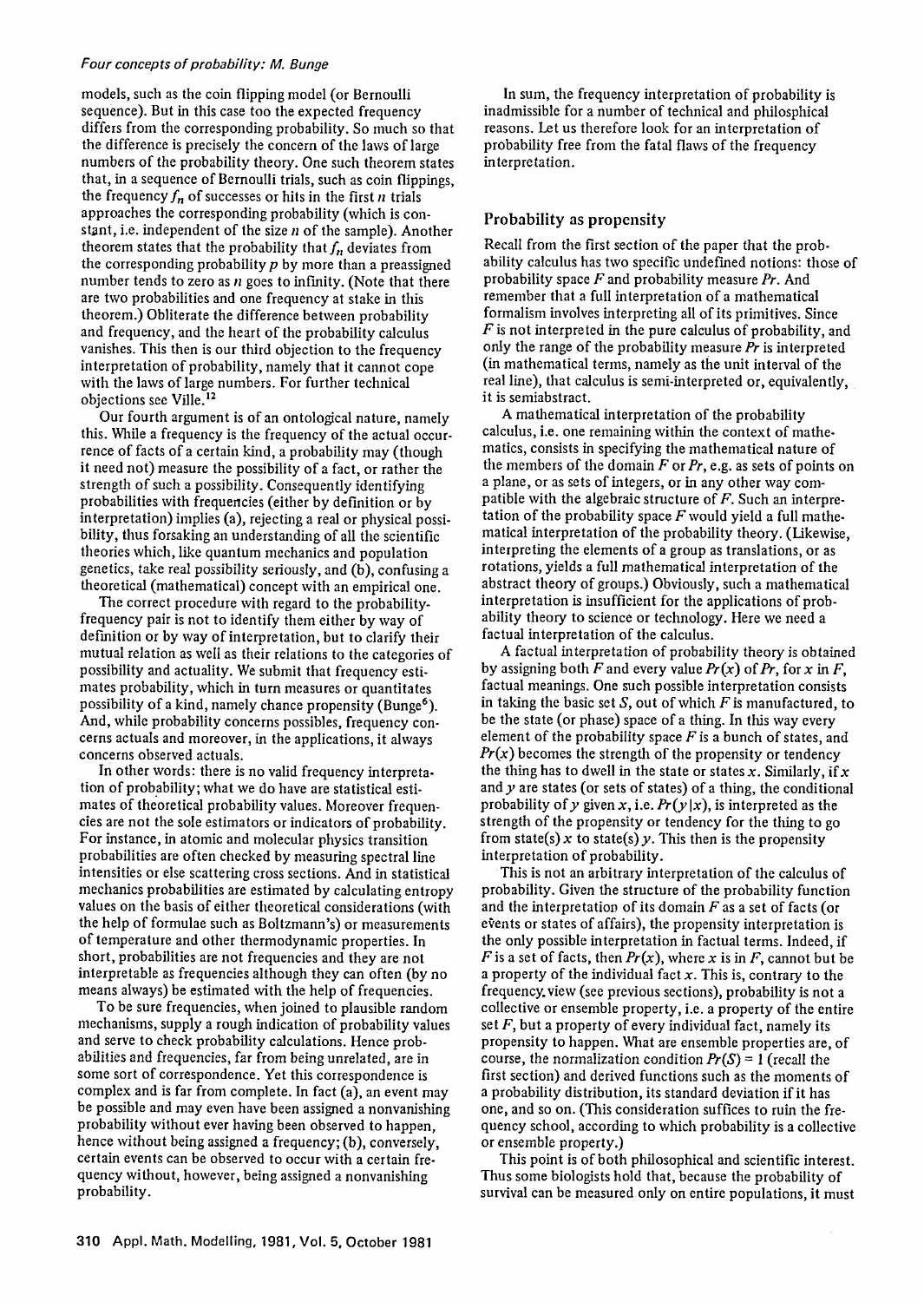be a global property of a population rather than a property of each and every member of the population. (Curiously enough they do not extend this interpretation to the mutation probability.) The truth is of course that, while each probability function *Pr* is a property of the ensemble F, its values  $Pr(x)$  are properties of the members of F.

It is instructive to contrast the propensity to the frequency interpretations of probability values, assuming that the two agree on the nature of the probability space  $F$ . (This assumption is a pretence: not only frequentists like yon Mises but also Popper, the philosophical champion of the propensity interpretation, have stated that facts have no probabilities unless they occur in experimentally controlled situations. In fact they emphasize that probabilities are mutual properties of a thing and a measurement set-up, which of course makes it impossible to apply stochastic theories to astrophysics. For a detailed examination of various versions of the propensity interpretation, in particular Popper's and my own, see Settle<sup>13</sup>.) The contrast between the propensity and the frequency interpretations is displayed in the following *Table.* 

*Table* Potentialist versus actualist interpretation of probability

| $p = Pr(x)$                 | Propensity                            | Frequency                        |
|-----------------------------|---------------------------------------|----------------------------------|
| 0                           | $x$ has (almost) nil<br>propensity    | x is (almost) never the<br>case  |
| $0 < p \leq 1$              | $x$ has a weak propensity             | $x$ is rare                      |
| $0 \leqslant p \leqslant 1$ | $x$ has a fair propensity             | $x$ is fairly common             |
| $p \approx 1$               | $x$ has a strong propensity           | $x$ is very common               |
| $p = 1$                     | $x$ has an overpowering<br>propensity | x is (almost) always the<br>case |

Note the following points. Firstly, although a probability value is meaningful, i.e. it makes sense to speak of the single fact propensity, it is so only in relation to a definite probability space (e.g. with reference to a precise category of trials). Likewise a frequency value makes sense only in relation to a definite sample-population-sampling method triple. For example, the formula 'x is rare' presupposes a certain set of occurrences, to which  $x$  belongs, among which x happens to be infrequent.

Second, in the case of continuous distributions, zero probability is consistent with very rare (isolated) happenings. That is, even if  $Pr(x) = 0$ , x may happen, though rarely as compared with other events represented in the probability space. (All breakthroughs or revolutions, in any field, have low probability, perhaps vanishing probability, yet they happen and are the most important events.) Consequently a fact with probability 1 can fail to happen. (Recall that any set of rational numbers has zero Lebesgue measure. Entire sets of states and events are assigned zero probability in statistical mechanics for this very reason even though the system of interest is bound to pass through them. This is what 'almost never' is taken to mean in that context, namely that the states or events in question are attained only denumerably many times.)

Third, the frequency column should be retained alongsrde the propensity interpretation though in a capacity other than interpretation or definition. Indeed, although the frequency column fails to tell us what ' $Pr(x) = y$ ' means' it does tell us under what conditions such a formula is true. Long run frequency is in short a truth condition for probability statements. Besides, frequency statements have a heuristic value. For example, if  $p$  means a transition probability, then the greater  $p$ , the more frequent or common the transition.

Fourth, note again that the present propensity interpretation differs from Popper's in that the latter requires the system of interest to be coupled to an experimental device. No such hang-up from the frequency (or empiricist) interpretation remains in our own version of the propensity interpretation. Nor do we require that only events proper (i.e. changes of states) be assigned probabilities, as an empiricist must, since states may be unobservable. States too may be assigned probabilities, and in fact they are assigned in many a stochastic theory, such as statistical mechanics and quantum theories. (The statistical mechanical measure of entropy is a function of the thermodynamic probability of a state; or, as Planck put it, measures the preference *(Vorliebe)* for certain states over others.) In other words not only transition probabilities (which are conditional) but also absolute probabilities can be factually meaningful.

Fifth, note that the propensity (or any other) interpretation of probability is to be distinguished from the probability elucidation (or exactification) of the intuitive or presystematic notion of propensity, tendency, or ability. In the former case one attaches factual items to a concept, whereas in the latter one endows a factual concept with a precise mathematical structure. In science (and also in ontology) we need both factual interpretation and mathematical elucidation.

Sixth, the propensity interpretation presupposes that possibilities can be real or physical rather than being just synonymous with our ignorance of actuality. On the other hand according to the frequency interpretation there is no such thing as a chance propensity for a single thing: there would be only limiting frequencies defined for entire ensembles of things or for whole sets of events in a single thing, such as a sequence of throws of a coin, or a family of radiative transitions of a kind. Indeed, the phrase  $Pr(x) = y'$  is, according to the frequency school, short for something like 'The relative frequency of  $x$  in a large ensemble (or a long sequence) of similar trials is observed to approach  $y'$ . This view is refuted by the existence of microphysical theories concerning a single thing, such as a single atom, to be sharply distinguished from a theory about an aggregate of coexisting atoms of the same kind. Another example: in principle, genetics is in a position to calculate the probability of any gene combination  $-$  which, given the staggering number of possibilities, is likely to be a one-time event. A relative frequency is a frequency of actuals, hence it cannot be identical with a possibility (measured by a probability). Unlike frequencies, probabilities do measure real (physical) possibilities. Therefore if we take real possibility seriously, i.e. if we are possibilists rather than actualists, we must favour the propensity over the frequencyJnterpretation.

In short, there are a number of reasons for favouring the propensity interpretation of probability over its rivals.

# Concluding remarks

We have examined four concepts of probability, each of them in three respects: mathematical validity, scientific viability, and philosophical plausibility. The concepts in question are the following: the semiabstract concept defined implicitly by the theory of probability, the notion of